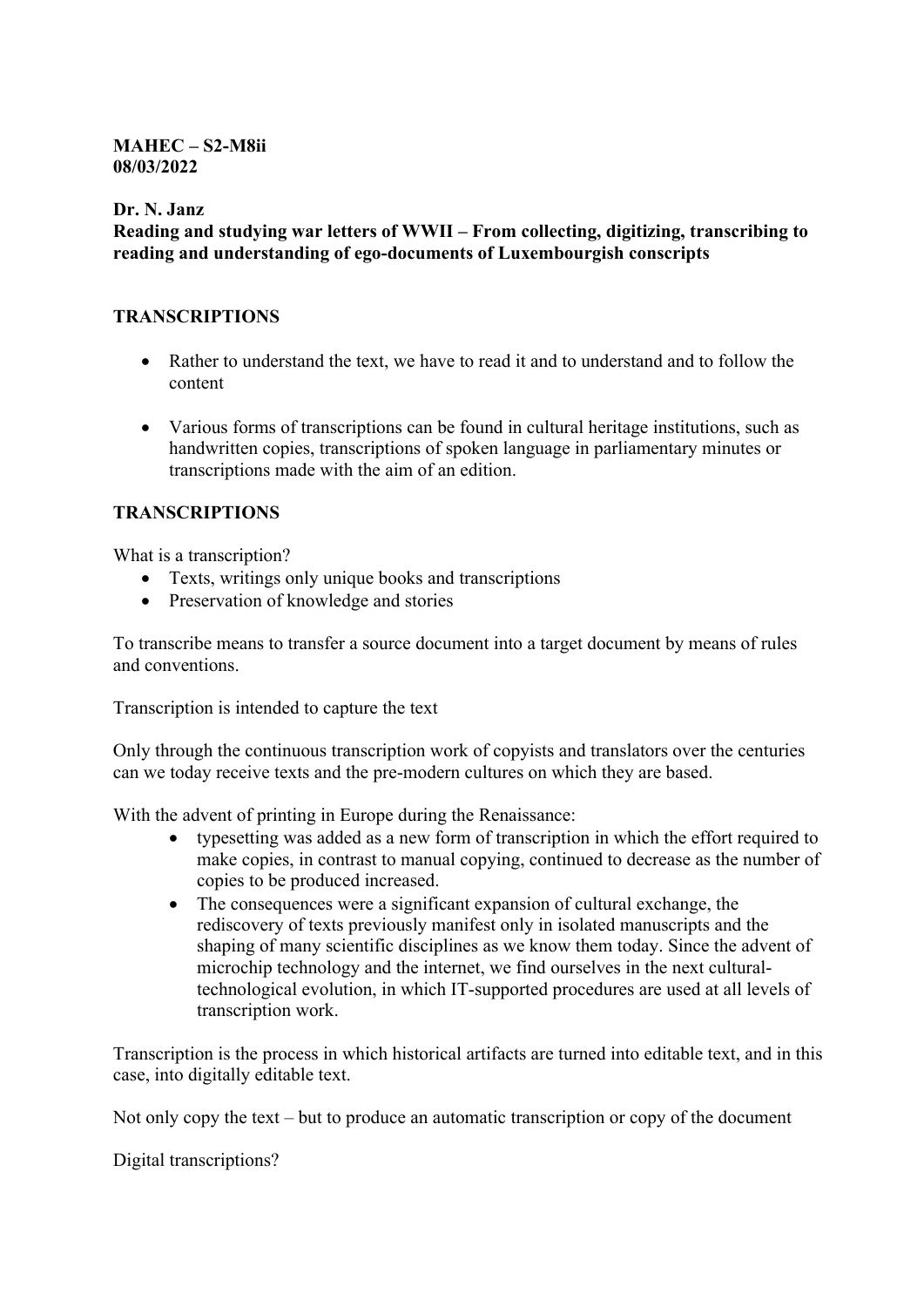# **AUTOMATIC TEXT RECOGNITION - GENERAL**

OCR – optical looks mainly on the individual characters

- Standard front, clear backgrounds printed text
- HTR context of text recognition
	- It goes up and down learns the order of symbols from a language
	- Not just character based but line based (context)
	- Mathematical data human readable textual information (best-guesses, alternatives and confidence ratings)

## **Ideal Procedure:**

- The process of text recognition is usually divided into several phases: a pre-processing of the basic raster graphics, the actual character recognition and a post-processing of the recognized text.
- In the pre-processing, an attempt is first made to optimize the raster graphics as a template for the OCR. This includes the compensation of possible distortions or rotations of the original, whereby a good image digitization can and ideally should anticipate this step.
- each pixel of the raster graphic is assigned either text or background, which the OCR software decides on the basis of an algorithm. Smooth transitions, impurities or disintegration of the original (in the case of historical documents) can cause problems, as can insufficient resolution of the digital copy.
- This is followed by an analysis of the layout and segmentation of the original. The aim is to identify the areas that contain any text at all. Other elements such as pictures or graphics are marked as such, but are not included in the further text recognition. Lines and often words are then separated from each other in the text areas.
- Modern OCR software stores the layout information (coordinates) of text blocks, individual lines, words or even lines together with the captured text, so that the position of the hit in the digital image can be visually highlighted in a later full text search.
- Modern OCR software also tries to capture the document in its logical structure, for example, to separate headers, footers, marginalia and other pretexts from the actual text, to recognize headings and paragraphs, to mark embedded images and graphics as such or to reconstruct a table structure.
- This is initially done purely on the basis of typographical criteria, such as spacing measurements between text blocks or the change of fonts, and can therefore ultimately only serve as an indicator of a logical-content structure of the text, which usually needs to be corrected.<sup>1</sup>
- The goal of **digital transcription** is not always a critical edition.
- Modern OCR and Handwritten Text Recognition (HTR) procedures are based on Deep Learning (DL) and NN method.
- The aim of these methods is to automate the transcription of image-digitised works by teaching the computer to recognise the text in the image line by line. These procedures must first be trained with manually transcribed line-image line-text pairs

<sup>1</sup> Jannidis, Fotis, Hubertus Kohle, and Malte Rehbein. *Digital Humanities. Eine Einführung*, 2017. P. 194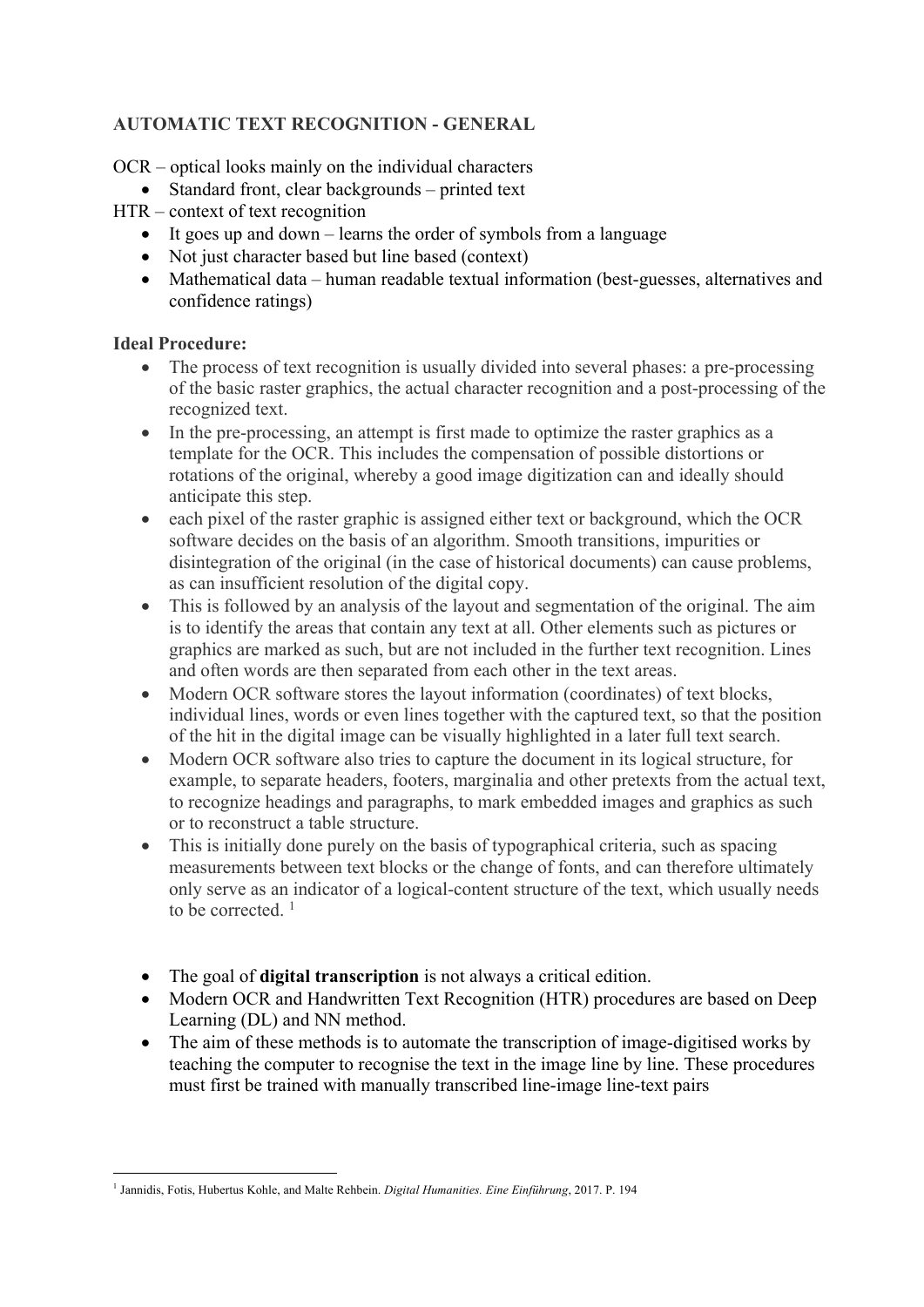# **Handwritings**

# **HTR**

- Applying the same process to handwritten text is far more challenging because of the far greater range of variability in every stage of the writing process.
- Different periods, cultures, and languages, writing with different implements, fashion the letters of the alphabet in different ways; and so do different writers, and indeed even the same writer in different circumstances. As a consequence, progress in the challenging task of automatic transcription of handwritten text has had to await the arrival of OCR fortified by sophisticated forms of artificial intelligence, namely by the application of a neural network approach to the field of HTR.<sup>2</sup>

## **TRANSKRIBUS3**

- Transkribus uses machine learning (neural networks) to train 'models' irrespective of different languages and styles of handwriting. In an iterative process of interaction between the scholar (who creates the transcription) and the software (that 'learns' from the subsequent corrections), a so-called 'model' is created that feeds the specific documentation back into the overall program.
- The training pro- cedure itself consists of the upload of images, the recognition of baselines and regions of the text on the image, and the manual or automated line-byline transcription of its content
- Once a sufficient quantity of manually transcribed text has been generated by the user (typically about fifty pages), the training process can be started: by pressing a button, the scholar enables the program to 'learn' – that is, to recognize and extract patterns automatically – from what has been fed into the system regarding the scholarly validated relationship between the scanned image and the text**<sup>4</sup>**

#### **HOW**

• using machine learning algorithms in order to teach new writing styles to the system. The system can transcribe the text in any language and handwriting type. After a user transcribes part of the text manually, the software engine learns to identify the characters and then finishes the task automatically with impressive accuracy. Thus, the idea behind the platform seems exceptionally simple and pioneering. All the user needs to do give an image to the software and a part of the corresponding text and based upon this text; the software can learn the handwritten script and similar fonts.

<sup>2</sup> Hotson, Howard, and Thomas Wallnig. Reassembling the Republic of Letters in the Digital Age. Reassembling the Republic of Letters in the Digital Age, 2019. https://doi.org/10.17875/gup2019-1146. P 244

<sup>3</sup> https://readcoop.eu/transkribus/?sc=Transkribus Kahle, Philip, Sebastian Colutto, Gunter Hackl, and Gunter Muhlberger. "Transkribus - A Service Platform for Transcription, Recognition and Retrieval of Historical Documents." Proceedings of the International Conference on Document Analysis and Recognition, ICDAR 4 (2018): 19–24. https://doi.org/10.1109/ICDAR.2017.307.

<sup>4</sup> Hotson, Howard, and Thomas Wallnig. Reassembling the Republic of Letters in the Digital Age. Reassembling the Republic of Letters in the Digital Age, 2019. https://doi.org/10.17875/gup2019-1146. P 245